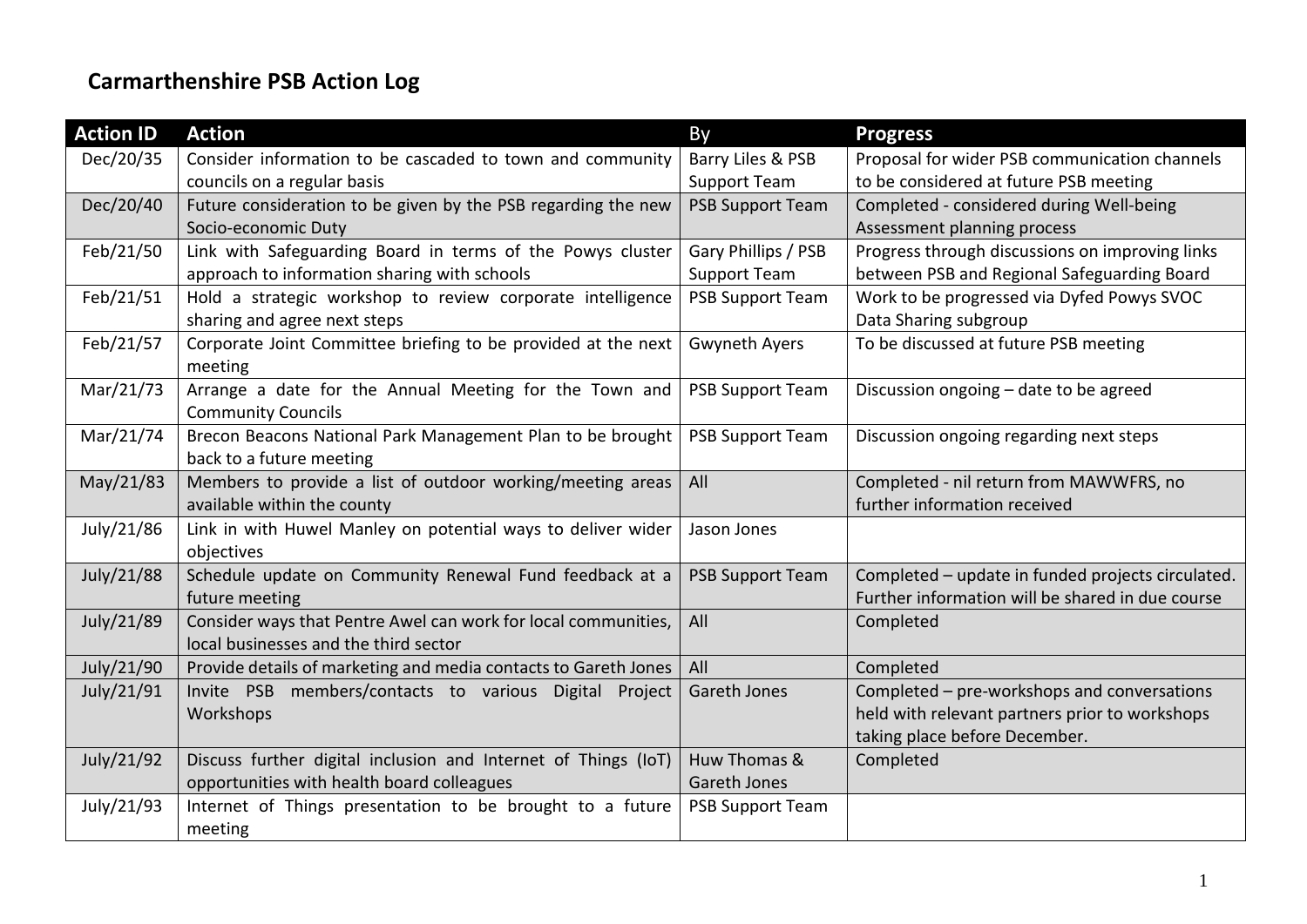| <b>Action ID</b> | <b>Action</b>                                                     | <b>By</b>               | <b>Progress</b>                                   |
|------------------|-------------------------------------------------------------------|-------------------------|---------------------------------------------------|
| July/21/94       | Contact PSB partners to exploit assets for IoT network &          | Gareth Jones            | Ongoing                                           |
|                  | infrastructure                                                    |                         |                                                   |
| July/21/96       | Re-establish PSB Procurement links in order to progress           | <b>PSB Support Team</b> | Ongoing                                           |
|                  | recommendations of CLES report                                    |                         |                                                   |
| July/21/97       | Advise Gwyneth Ayers of developments and projects relating to     | All                     | Completed                                         |
|                  | the food sector to be progressed in partnership                   |                         |                                                   |
| July/21/98       | Liaise with Anna Jones to ensure links with CAVS regarding        | <b>Barry Liles</b>      | Completed - Anna Jones has met with CAVS          |
|                  | volunteer funding                                                 |                         |                                                   |
| July/21/100      | Identify data sets which are available at Middle Super Output     | Kate Harrop             | Completed - being taken forward as part of well-  |
|                  | Area (MSOA) Level                                                 |                         | being assessment development                      |
| July/21/102      | National Well-being: Indicators, Milestones and Trends to be      | <b>PSB Support Team</b> |                                                   |
|                  | included on a future agenda.                                      |                         |                                                   |
| Sept/21/103      | Encourage applications for the Rural Town Officer post            | All                     | Completed                                         |
| Sept/21/104      | Report recruitment challenges to the Regional Learning and Skills | All                     | Completed - RLSP aware, met with Public Sector    |
|                  | Partnership                                                       |                         | Cluster partners who have all been reporting      |
|                  |                                                                   |                         | recruitment difficulties. Information included in |
|                  |                                                                   |                         | latest report to Welsh Government                 |
| Sept/21/105      | Circulate the 10 Towns Growth Plans when available                | <b>PSB Support Team</b> |                                                   |
| Sept/21/106      | Update on 10 Rural Towns to be brought back to a future           | <b>PSB Support Team</b> |                                                   |
|                  | meeting                                                           |                         |                                                   |
| Sept/21/107      | Inform the PSB Support Team of projects in any of the 10 Rural    | All                     | On-going - information awaited by partners        |
|                  | Towns - Amman Valley, Gwendraeth Valley, Kidwelly,                |                         |                                                   |
|                  | Laugharne, Llandeilo, Llandovery, Llanybydder, Newcastle          |                         |                                                   |
|                  | Emlyn, St Clears, Whitland                                        |                         |                                                   |
| Sept/21/108      | Resilience Group<br>Link with LRF Community<br>regarding          | Huwel Manley &          | Completed - following discussion with LRF and     |
|                  | commitments to other areas for Community Emergency                | Kate Harrop             | civil contingencies, no known commitments to      |
|                  | <b>Response Plans</b>                                             |                         | other areas identified.                           |
| Sept/21/109      | Share Coronavirus Volunteering Recovery Work draft report with    | Marie Mitchell          |                                                   |
|                  | Huwel Manley and meet to discuss                                  |                         |                                                   |
| Sept/21/110      | Progress the PSB New Ways of Working Proposal for Llandeilo       | <b>Gwyneth Ayers</b>    | Completed - on-going work will be taken forward   |
|                  |                                                                   |                         | by the sub-group with regular reports to the PSB  |
| Sept/21/111      | Consider the findings of the Future Generations Report 2020 as    | <b>PSB Support Team</b> | On-going - will be embedded into final well-being |
|                  | part of the Well-being assessment and advise PSB of next steps    |                         | assessment                                        |